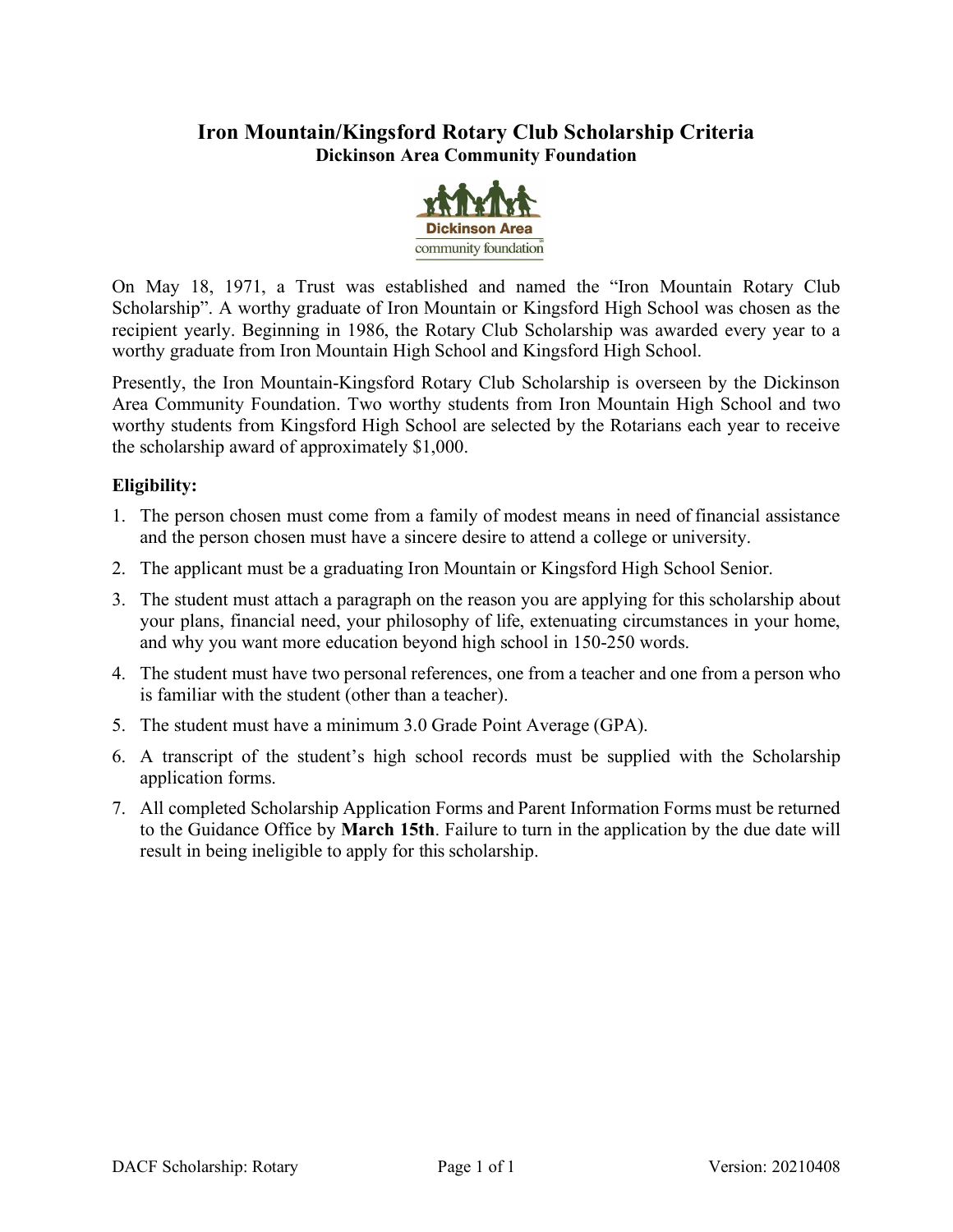

# *Rotary Scholarship*

**Dickinson Area Community Foundation**

## **Completed applications must be submitted by March 15th**

| <b>Date</b>                                                                             |  |                                         |  |  |
|-----------------------------------------------------------------------------------------|--|-----------------------------------------|--|--|
| <b>Full Name</b>                                                                        |  |                                         |  |  |
| <b>Street Address</b>                                                                   |  |                                         |  |  |
| <b>City ST ZIP Code</b>                                                                 |  |                                         |  |  |
| <b>Home Phone</b>                                                                       |  |                                         |  |  |
| <b>E-Mail (Required):</b>                                                               |  |                                         |  |  |
| <b>High School Attended</b>                                                             |  |                                         |  |  |
| Number of siblings at home (ages 1-18):                                                 |  |                                         |  |  |
| Number of siblings in college?                                                          |  |                                         |  |  |
| Have you applied for other scholarships?                                                |  |                                         |  |  |
| Have you been granted scholarships? (If yes, list below with the amount)                |  |                                         |  |  |
|                                                                                         |  |                                         |  |  |
|                                                                                         |  |                                         |  |  |
|                                                                                         |  |                                         |  |  |
| In what extra-curricular activities did you participate in high school?                 |  |                                         |  |  |
|                                                                                         |  |                                         |  |  |
|                                                                                         |  |                                         |  |  |
|                                                                                         |  |                                         |  |  |
|                                                                                         |  |                                         |  |  |
| What activities outside of school have you participated in? (church, youth groups etc.) |  |                                         |  |  |
|                                                                                         |  |                                         |  |  |
|                                                                                         |  |                                         |  |  |
|                                                                                         |  |                                         |  |  |
|                                                                                         |  |                                         |  |  |
|                                                                                         |  |                                         |  |  |
|                                                                                         |  |                                         |  |  |
| Did you work during the school year? No                                                 |  | If yes, how many hours/week?            |  |  |
| <b>Weekly earnings:</b>                                                                 |  | Do you have any savings for college? No |  |  |
| Approximate amount of savings:                                                          |  |                                         |  |  |
| Date of proposed college entrance:                                                      |  |                                         |  |  |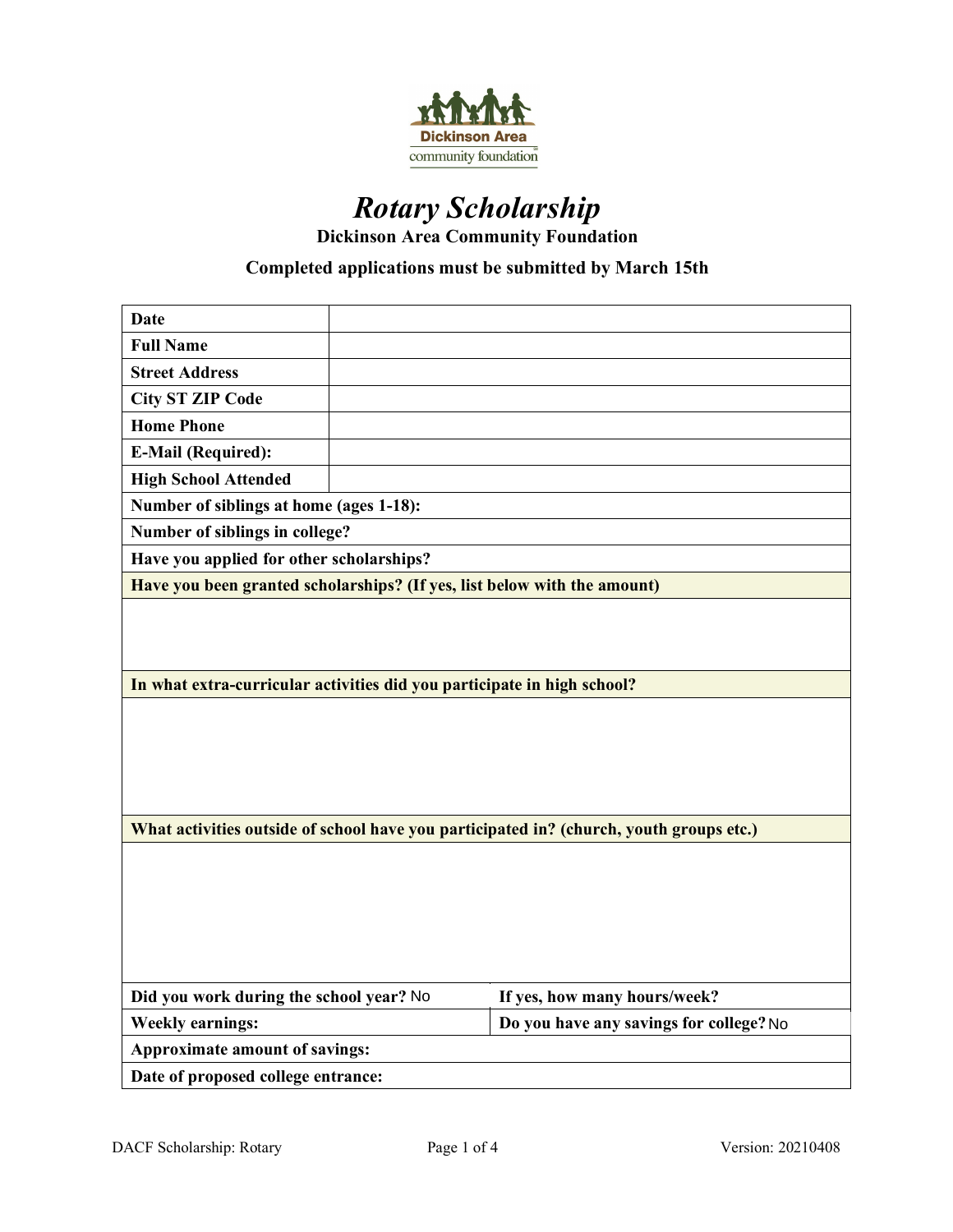

**Have you been accepted?**

**Will you work while attending college?**

**Howmuch do you estimate itwill cost you to go to the college of your choice for one year?** 

| Tuition & Fees              | S              |
|-----------------------------|----------------|
| Room & Board                | S              |
| <b>Books &amp; Supplies</b> | S              |
| <b>Miscellaneous</b>        | Я              |
| <b>Total:</b>               | $\bullet$ 0.00 |

## **Will you attend college if you do not receive a scholarship?**

#### **Please include the following with the application:**

- l. A paragraph on the reason you are applying for this scholarship about your plans, financial need, your philosophy of life, extenuating circumstances in your home, and why you want more education beyond high school in l50-250 words.
- 2. Two personal references, one from a teacher and one from a person who is familiar with you.
- 3. High school transcripts

#### **Application Deadline**

All applications need to be submitted to the guidance counselor's office by March 15<sup>th</sup>.

#### **Agreement and Signature**

By submitting this application, I affirm that the facts set forth in it are true and complete. I understand any false statements, omissions, or other misrepresentations made by me on this application may result in rejection of this application.

Name (printed)

Signature

Date

## **Parent Application Form**

| Name of parent or guardian completing this<br>form: |  |
|-----------------------------------------------------|--|
| Home address:                                       |  |
| Phone:                                              |  |
| E-Mail:                                             |  |

The purpose of supplying us with the following information is to determine if the applicant comes from a family of modest means. With the information you supply the Rotary scholarship committee will determine if the applicant qualifies. It will, therefore, be necessary to obtain confidential information. Your answers to the following questions will be treated strictly confidential.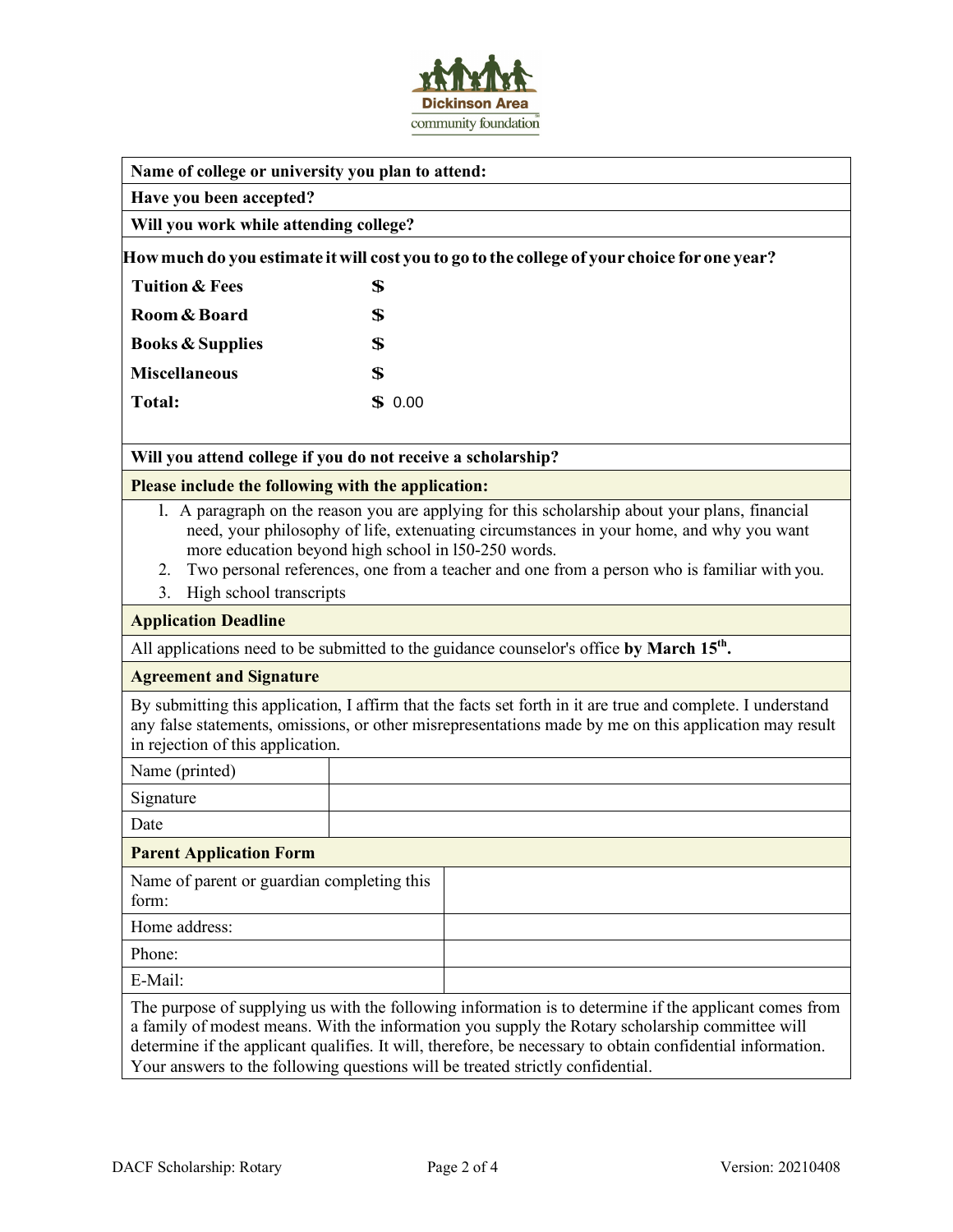

**How many dependents were you filing with last year?**

What was the household's adjusted gross income (AGI) for the year 20 <sup>?</sup> **(Refer to line #37 on 1040 or line #4 on 1040EZ)**

**Parent#1 Parent #2** 

**What was the source of the income?**

**Do you have any dependents other than your own family or other extenuating circumstances that should be considered? If yes, please explain:**

**What savings do you have earmarked for college? If so, how much?**

- **529 Plan**
- **Coverdell (Educational) IRA**
- **Savings**
- **Mutual Funds**
- **Other**

**Note here any statements you may wish to make which assist the scholarship selection committee in consideration of the applicant:**